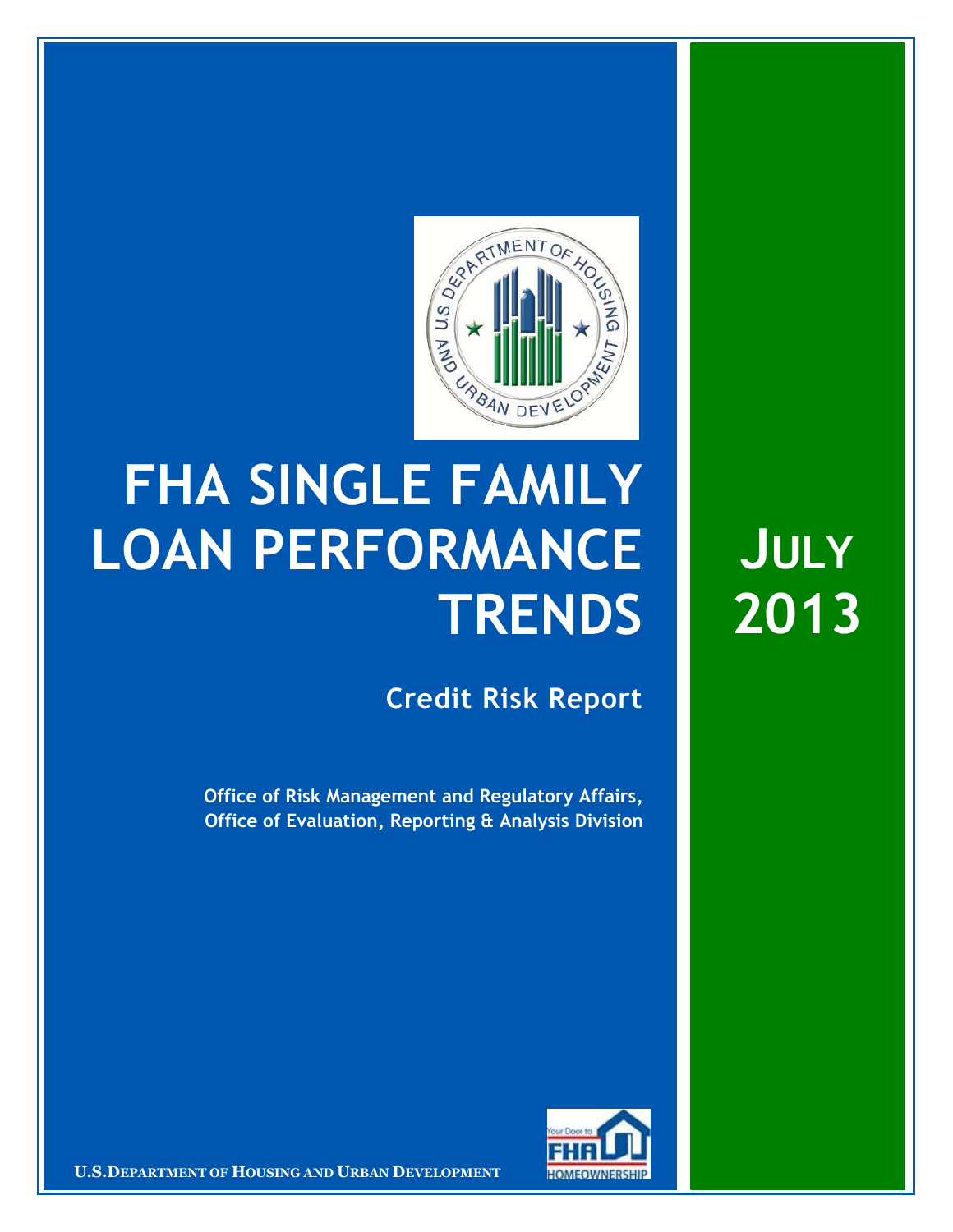## **Table of Contents**

## **Table of Figures**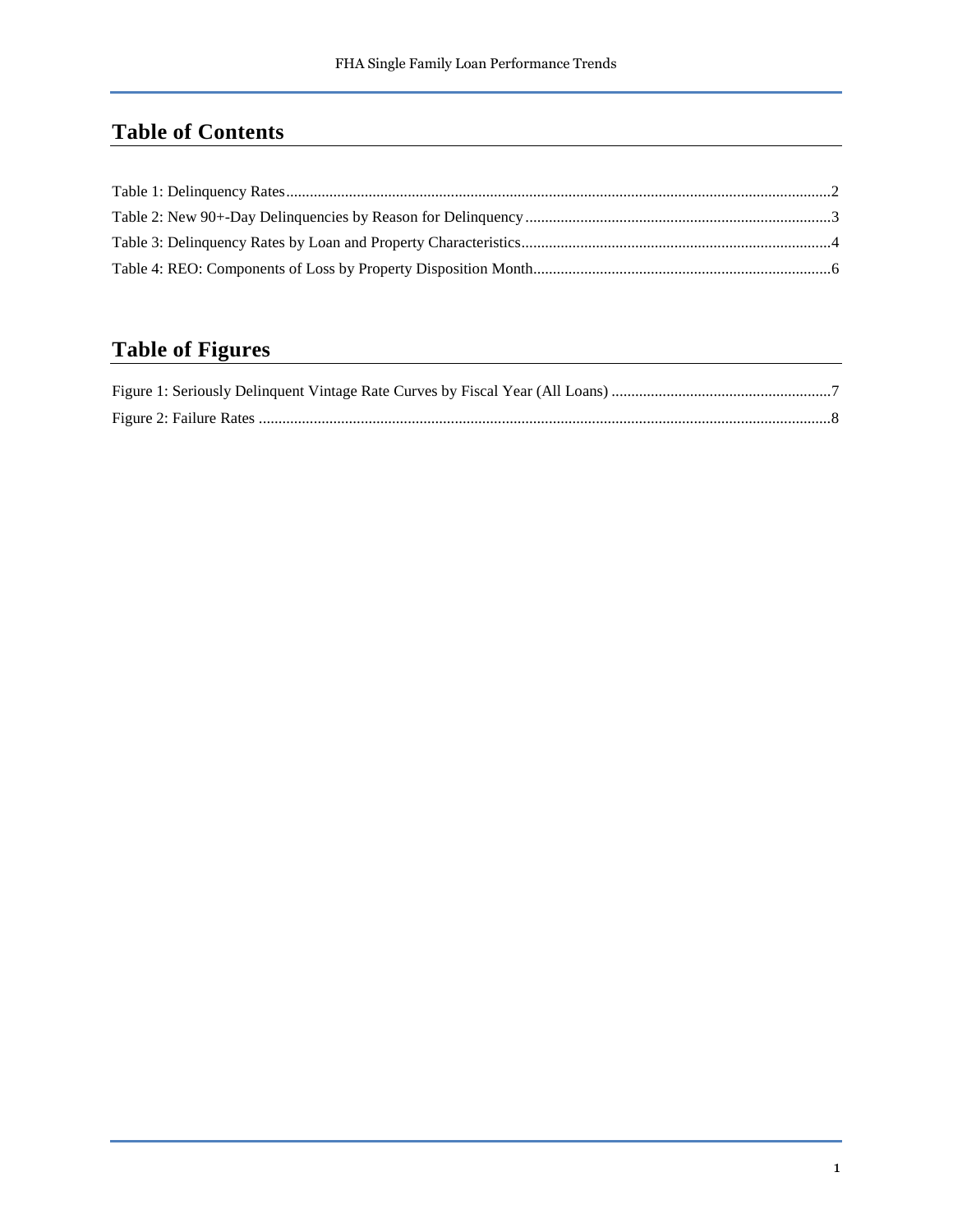<span id="page-2-0"></span>

| Table 1: Delinquency Rates     |              |                                |                         |                            |             |            |                   |  |  |  |  |
|--------------------------------|--------------|--------------------------------|-------------------------|----------------------------|-------------|------------|-------------------|--|--|--|--|
| By Month                       |              |                                |                         |                            |             |            |                   |  |  |  |  |
|                                | Active       | Delinquency Rates <sup>a</sup> | Exceptions <sup>b</sup> | Seriously                  |             |            |                   |  |  |  |  |
|                                | Insurance in |                                | (% )                    |                            | (% )        | Delinquent |                   |  |  |  |  |
|                                | Force        |                                |                         |                            | In          | In         | Rate <sup>c</sup> |  |  |  |  |
| Month                          | (EOM)        | 30-day                         | 60-day                  | 90-day                     | Foreclosure | Bankruptcy | $(\% )$           |  |  |  |  |
| <b>Non-Seasonally Adjusted</b> |              |                                |                         |                            |             |            |                   |  |  |  |  |
| Jul 2012                       | 7,664,335    | 4.68                           | 1.80                    | 5.40                       | 2.84        | 1.23       | 9.47              |  |  |  |  |
| Aug                            | 7,692,799    | 4.58                           | 1.78                    | 5.31                       | 2.92        | 1.23       | 9.47              |  |  |  |  |
| Sep                            | 7,711,684    | 5.24                           | 1.92                    | 5.36                       | 2.97        | 1.25       | 9.58              |  |  |  |  |
| Oct                            | 7,733,203    | 4.69                           | 1.83                    | 5.21                       | 3.03        | 1.26       | 9.49              |  |  |  |  |
| Nov                            | 7,748,709    | 4.64                           | 1.81                    | 5.34                       | 2.92        | 1.23       | 9.49              |  |  |  |  |
| Dec                            | 7,719,941    | 5.19                           | 1.96                    | 5.46                       | 2.94        | 1.16       | 9.59              |  |  |  |  |
| Jan 2013                       | 7,781,633    | 4.74                           | 1.89                    | 5.36                       | 2.90        | 1.23       | 9.49              |  |  |  |  |
| Feb                            | 7,795,726    | 4.40                           | 1.65                    | 5.34                       | 2.74        | 1.20       | 9.28              |  |  |  |  |
| Mar                            | 7,801,713    | 4.15                           | 1.45                    | 4.96                       | 2.71        | 1.20       | 8.87              |  |  |  |  |
| Apr                            | 7,803,709    | 4.01                           | 1.41                    | 4.76                       | 2.63        | 1.20       | 8.58              |  |  |  |  |
| May                            | 7,803,213    | 4.08                           | 1.45                    | 4.67                       | 2.41        | 1.19       | 8.27              |  |  |  |  |
| Jun                            | 7,810,825    | 4.97                           | 1.63                    | 4.80                       | 2.39        | 1.19       | 8.38              |  |  |  |  |
| Jul                            | 7,802,970    | 4.56                           | 1.66                    | 4.54                       | 2.45        | 1.19       | 8.17              |  |  |  |  |
|                                |              |                                |                         | <b>Seasonally Adjusted</b> |             |            |                   |  |  |  |  |
| Jul 2012                       | 7,664,335    | 4.92                           | 1.82                    | 5.74                       | 2.91        | 1.25       | 9.90              |  |  |  |  |
| Aug                            | 7,692,799    | 4.36                           | 1.77                    | 5.57                       | 3.07        | 1.30       | 9.94              |  |  |  |  |
| Sep                            | 7,711,684    | 4.88                           | 1.78                    | 5.46                       | 3.06        | 1.27       | 9.80              |  |  |  |  |
| Oct                            | 7,733,203    | 4.69                           | 1.74                    | 5.18                       | 3.07        | 1.21       | 9.46              |  |  |  |  |
| Nov                            | 7,748,709    | 4.37                           | 1.68                    | 5.01                       | 2.97        | 1.17       | 9.15              |  |  |  |  |
| Dec                            | 7,719,941    | 4.81                           | 1.75                    | 5.00                       | 2.95        | 1.14       | 9.09              |  |  |  |  |
| Jan 2013                       | 7,781,633    | 4.53                           | 1.69                    | 4.78                       | 2.86        | 1.20       | 8.84              |  |  |  |  |
| Feb                            | 7,795,726    | 4.72                           | 1.78                    | 5.04                       | 2.69        | 1.19       | 8.92              |  |  |  |  |
| Mar                            | 7,801,713    | 4.71                           | 1.72                    | 5.07                       | 2.61        | 1.23       | 8.91              |  |  |  |  |
| Apr                            | 7,803,709    | 4.27                           | 1.59                    | 5.08                       | 2.48        | 1.23       | 8.78              |  |  |  |  |
| May                            | 7,803,213    | 4.10                           | 1.55                    | 5.02                       | 2.34        | 1.21       | 8.57              |  |  |  |  |
| Jun                            | 7,810,825    | 5.01                           | 1.70                    | 5.16                       | 2.44        | 1.22       | 8.82              |  |  |  |  |
| Jul                            | 7,802,970    | 4.79                           | 1.68                    | 4.82                       | 2.50        | 1.21       | 8.53              |  |  |  |  |

<span id="page-2-1"></span><sup>&</sup>lt;sup>a</sup> The 90-day category includes all loans that are at least 3 months delinquent excluding those loans in-foreclosure or in-bankruptcy processing. Included in the delinquency counts are loans under active consideration for loss mitigation foreclosure avoidance.<br><sup>b</sup> Exceptions are counted separately from delinquencies, regardless of the length of the delinquency perio

<span id="page-2-3"></span><span id="page-2-2"></span>

<sup>&</sup>lt;sup>c</sup> Seriously delinquent rates are the sum of 90 day delinquencies, plus in-foreclosures and in-bankruptcies.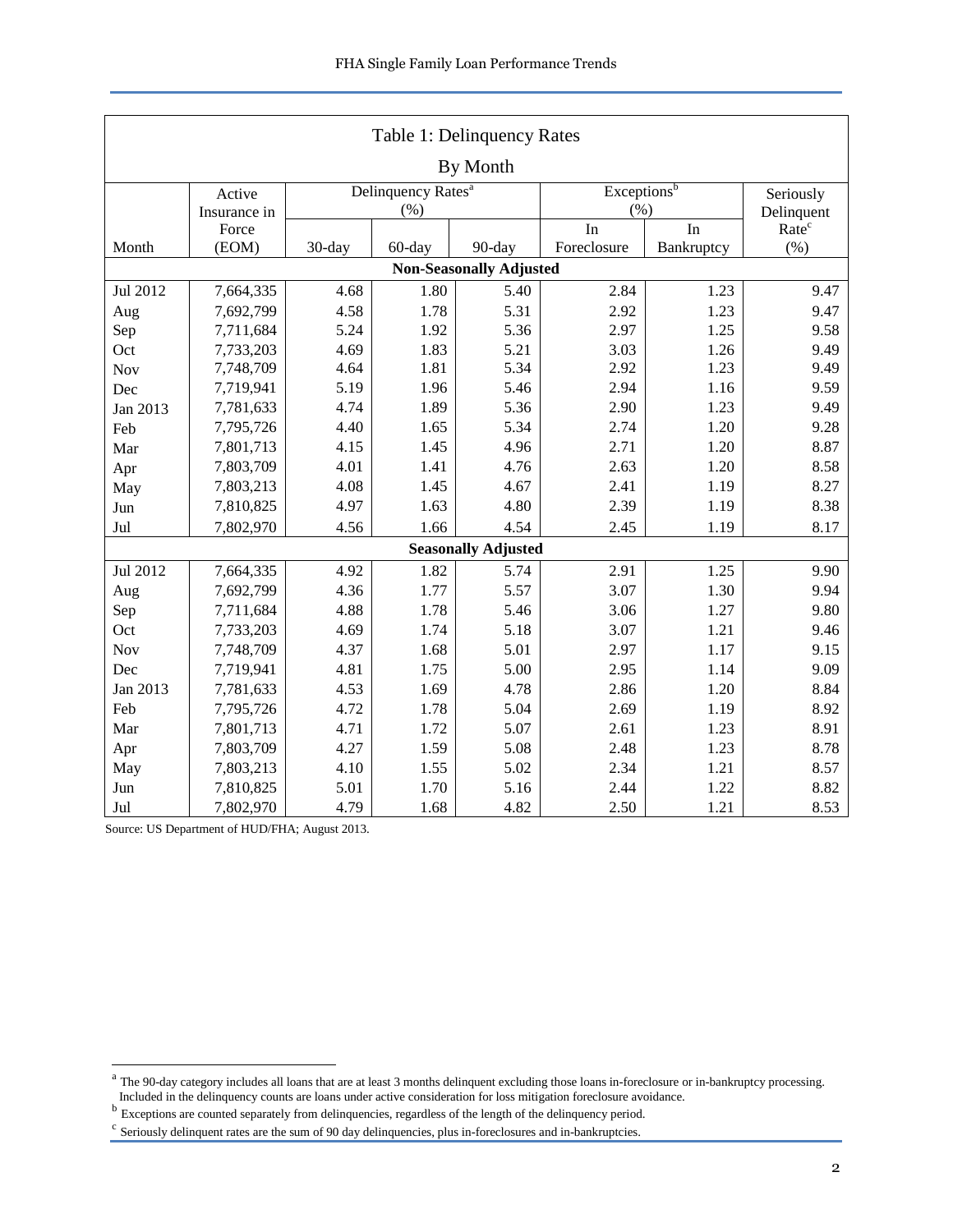<span id="page-3-0"></span>

| Table 2: New 90+-Day Delinquencies by Reason for Delinquency |                                            |                 |                    |                          |                       |                                |            |                    |  |  |  |  |  |
|--------------------------------------------------------------|--------------------------------------------|-----------------|--------------------|--------------------------|-----------------------|--------------------------------|------------|--------------------|--|--|--|--|--|
| Quarterly                                                    |                                            |                 |                    |                          |                       |                                |            |                    |  |  |  |  |  |
|                                                              | Share by Reason for Delinquency in Percent |                 |                    |                          |                       |                                |            |                    |  |  |  |  |  |
|                                                              |                                            |                 | (Rows sum to 100%) |                          |                       |                                |            |                    |  |  |  |  |  |
|                                                              |                                            |                 | Death or           |                          |                       |                                |            |                    |  |  |  |  |  |
|                                                              |                                            |                 |                    |                          | Illness of            |                                |            |                    |  |  |  |  |  |
|                                                              |                                            |                 |                    |                          | Principal             |                                |            |                    |  |  |  |  |  |
| Fiscal Year and<br>Quarter                                   | New 90+ Day<br>Delinquencies               | Reduction of    |                    | Excessive<br>Obligations | Borrower or<br>family | Marital<br><b>Difficulties</b> | No Contact | Other <sup>a</sup> |  |  |  |  |  |
| 2009Q1                                                       | 122,363                                    | Income<br>31.82 | Unemployed<br>7.46 | 19.39                    | 7.41                  | 3.32                           | 14.10      | 16.51              |  |  |  |  |  |
|                                                              |                                            | 34.87           | 8.65               |                          | 6.51                  | 3.14                           | 13.70      | 16.22              |  |  |  |  |  |
| 2009Q2                                                       | 111,449                                    |                 |                    | 16.91                    |                       |                                |            |                    |  |  |  |  |  |
| 2009Q3                                                       | 107,998                                    | 37.10           | 9.33               | 15.12                    | 6.51                  | 3.29                           | 12.94      | 15.71              |  |  |  |  |  |
| 2009Q4                                                       | 146,707                                    | 37.79           | 9.37               | 14.38                    | 6.63                  | 3.23                           | 12.83      | 15.77              |  |  |  |  |  |
| 2010Q1                                                       | 152,883                                    | 38.79           | 9.36               | 14.34                    | 7.24                  | 3.50                           | 12.78      | 13.99              |  |  |  |  |  |
| 2010Q2                                                       | 124,579                                    | 38.69           | 9.18               | 14.52                    | 7.39                  | 3.57                           | 13.78      | 12.87              |  |  |  |  |  |
| 2010Q3                                                       | 104,105                                    | 37.81           | 9.89               | 15.37                    | 8.32                  | 4.06                           | 14.24      | 10.30              |  |  |  |  |  |
| 2010Q4                                                       | 131,027                                    | 37.99           | 9.99               | 16.00                    | 8.98                  | 4.37                           | 12.67      | 10.01              |  |  |  |  |  |
| 2011Q1                                                       | 133,717                                    | 37.69           | 9.78               | 16.48                    | 9.46                  | 4.50                           | 12.51      | 9.58               |  |  |  |  |  |
| 2011Q2                                                       | 117,916                                    | 37.27           | 10.46              | 16.21                    | 10.13                 | 4.41                           | 11.57      | 9.94               |  |  |  |  |  |
| 2011Q3                                                       | 99,259                                     | 36.49           | 10.70              | 16.69                    | 10.73                 | 4.71                           | 10.18      | 10.51              |  |  |  |  |  |
| 2011Q4                                                       | 133,834                                    | 36.95           | 10.63              | 17.71                    | 11.24                 | 4.69                           | 8.81       | 9.98               |  |  |  |  |  |
| 2012Q1                                                       | 158,096                                    | 36.23           | 9.90               | 19.21                    | 11.43                 | 4.39                           | 8.83       | 10.02              |  |  |  |  |  |
| 2012Q2                                                       | 114,763                                    | 36.44           | 10.63              | 17.70                    | 11.85                 | 4.62                           | 7.92       | 10.85              |  |  |  |  |  |
| 2012Q3                                                       | 101,470                                    | 35.87           | 10.70              | 17.38                    | 12.52                 | 4.78                           | 7.60       | 11.14              |  |  |  |  |  |
| 2012Q4                                                       | 125,201                                    | 35.33           | 10.87              | 17.92                    | 12.82                 | 4.50                           | 7.25       | 11.32              |  |  |  |  |  |
| 2013Q1                                                       | 124,361                                    | 34.00           | 10.93              | 18.12                    | 13.34                 | 4.53                           | 7.17       | 11.91              |  |  |  |  |  |
| 2013Q2                                                       | 104,166                                    | 33.26           | 10.75              | 17.60                    | 13.77                 | 4.20                           | 7.24       | 13.19              |  |  |  |  |  |
| 2013Q3                                                       | 86,811                                     | 33.09           | 10.09              | 17.72                    | 13.72                 | 4.16                           | 8.03       | 13.19              |  |  |  |  |  |
| 2013Q4-Jul                                                   | 32,679                                     | 31.59           | 9.80               | 18.64                    | 13.02                 | 3.71                           | 11.18      | 12.07              |  |  |  |  |  |

<sup>&</sup>lt;sup>a</sup> Other includes: abandonment of property, distant employment transfer, neighborhood problems, property problems, inability to sell or rent property, military service, business failure, casualty loss, energy environment cost, servicing problems, payment adjustment, payment dispute, transfer of ownership pending, fraud, and incarceration.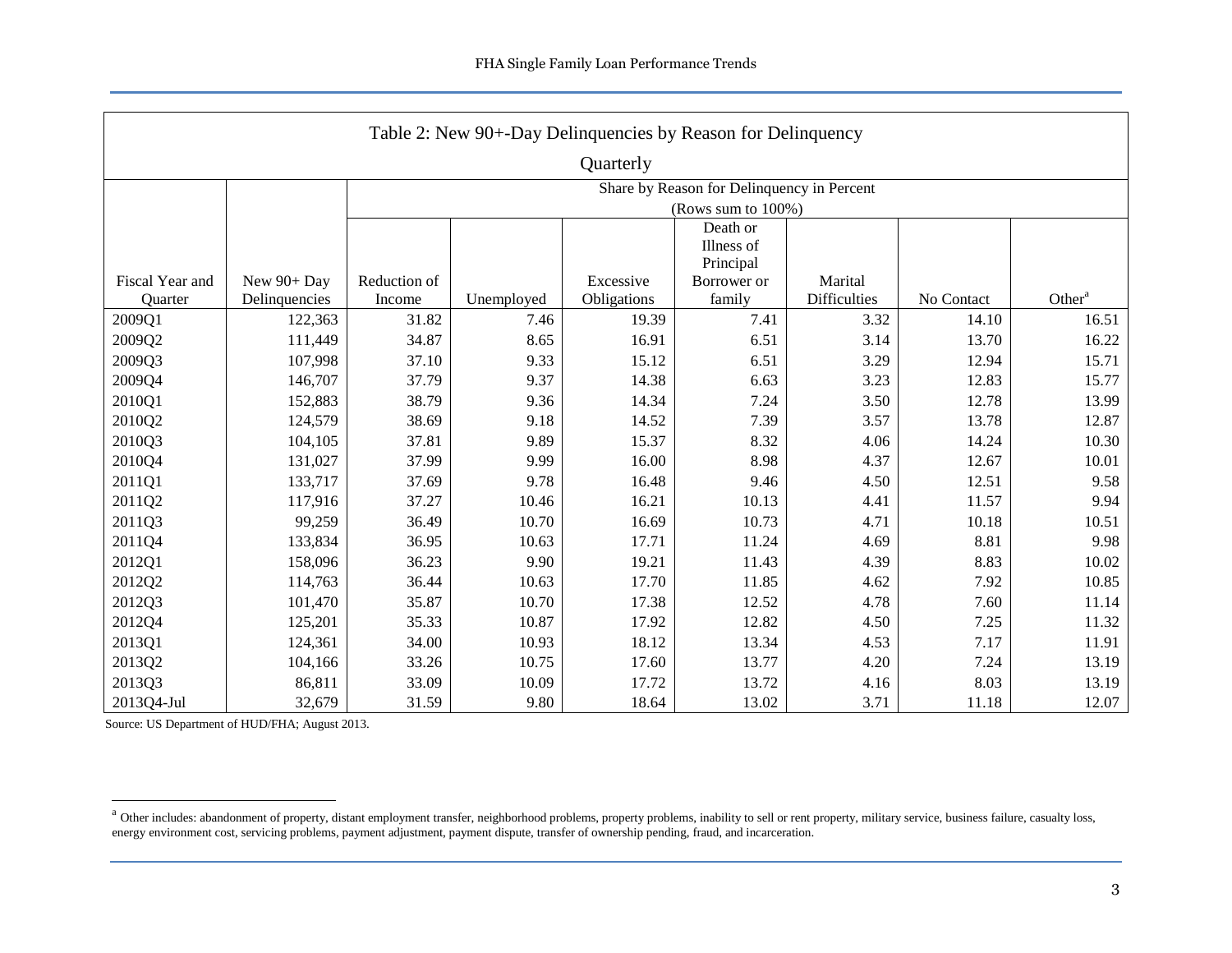<span id="page-4-0"></span>

| Table 3: Delinquency Rates by Loan and Property Characteristics                        |                            |                                        |              |                            |              |                   |                  |                              |  |  |  |
|----------------------------------------------------------------------------------------|----------------------------|----------------------------------------|--------------|----------------------------|--------------|-------------------|------------------|------------------------------|--|--|--|
|                                                                                        |                            |                                        |              |                            |              |                   |                  |                              |  |  |  |
|                                                                                        |                            | Rates in Percent of Active Loan Counts |              |                            |              |                   |                  |                              |  |  |  |
|                                                                                        |                            |                                        |              |                            |              |                   |                  | Seriously                    |  |  |  |
|                                                                                        | IIF<br>Shares <sup>a</sup> | All Past<br>Due <sup>b</sup>           | 30<br>Day    | 60<br>Day                  | $90+$<br>Day | In<br>Foreclosure | In<br>Bankruptcy | Delinq.<br>Rate <sup>c</sup> |  |  |  |
| <b>Loan Purpose</b>                                                                    |                            |                                        |              |                            |              |                   |                  |                              |  |  |  |
| 7,802,970<br>14.41<br>1.66<br>4.54<br>2.45<br>1.19<br>8.17<br>All Active Loans<br>4.56 |                            |                                        |              |                            |              |                   |                  |                              |  |  |  |
|                                                                                        |                            | 14.75                                  | 4.92         | 1.82                       | 4.40         | 2.43              |                  | 7.98                         |  |  |  |
| Purchase<br>Refinance                                                                  | 63.51<br>36.49             | 13.84                                  | 3.93         | 1.38                       | 4.78         | 2.47              | 1.15<br>1.25     | 8.50                         |  |  |  |
|                                                                                        |                            |                                        |              |                            |              |                   |                  |                              |  |  |  |
| Refinance                                                                              |                            |                                        |              |                            |              |                   |                  |                              |  |  |  |
| Refinance Loans                                                                        | 2,847,675                  | 13.84                                  | 3.93         | 1.38                       | 4.78         | 2.47              | 1.25             | 8.50                         |  |  |  |
| Conventional                                                                           | 37.80                      | 17.58                                  | 4.74         | 1.68                       | 6.17         | 3.38              | 1.58             | 11.12                        |  |  |  |
| No Cash-Out<br>Cash-Out                                                                | 26.47<br>11.33             | 15.88<br>21.55                         | 4.38         | 1.53                       | 5.50<br>7.72 | 2.97<br>4.34      | 1.46<br>1.84     | 9.94<br>13.90                |  |  |  |
| <b>FHA</b>                                                                             | 7.49                       | 12.23                                  | 5.57<br>3.72 | 2.04<br>1.24               | 3.97         | 2.15              | 1.12             | 7.24                         |  |  |  |
| No Cash-Out                                                                            | 5.49                       | 9.54                                   | 3.13         | 0.98                       | 2.97         | 1.57              | 0.87             | 5.41                         |  |  |  |
| Cash-Out                                                                               | 2.00                       | 19.60                                  | 5.35         | 1.98                       | 6.70         | 3.74              | 1.81             | 12.25                        |  |  |  |
| Streamline                                                                             | 54.70                      | 11.47                                  | 3.40         | 1.19                       | 3.94         | 1.89              | 1.04             | 6.86                         |  |  |  |
|                                                                                        |                            |                                        |              | <b>Credit Score Ranged</b> |              |                   |                  |                              |  |  |  |
| Loans with Credit Scores 5,311,548                                                     |                            | 13.72                                  | 4.24         | 1.55                       | 4.51         | 2.32              | 1.06             | 7.90                         |  |  |  |
| Under 500                                                                              | 0.27                       | 44.94                                  | 8.83         | 4.42                       | 17.09        | 9.99              | 4.57             | 31.66                        |  |  |  |
| $500 - 579$                                                                            | 3.78                       | 44.95                                  | 11.10        | 4.77                       | 15.67        | 8.89              | 4.48             | 29.04                        |  |  |  |
| $580 - 619$                                                                            | 8.18                       | 35.40                                  | 9.81         | 4.01                       | 11.88        | 6.50              | 3.14             | 21.52                        |  |  |  |
| $620 - 659$                                                                            | 25.97                      | 19.26                                  | 6.45         | 2.34                       | 6.16         | 2.88              | 1.38             | 10.42                        |  |  |  |
| $660 - 719$                                                                            | 35.03                      | 8.86                                   | 2.99         | 0.96                       | 2.85         | 1.44              | 0.59             | 4.88                         |  |  |  |
| 720 - 850                                                                              | 26.78                      | 3.38                                   | 1.02         | 0.32                       | 1.15         | 0.66              | 0.21             | 2.02                         |  |  |  |
|                                                                                        |                            |                                        |              | <b>Fiscal Year Cohort</b>  |              |                   |                  |                              |  |  |  |
| All Cohorts                                                                            | 7,802,970                  | 14.41                                  | 4.56         | 1.66                       | 4.54         | 2.45              | 1.19             | 8.17                         |  |  |  |
| pre-2004                                                                               | 13.72                      | 20.01                                  | 7.31         | 2.62                       | 4.90         | 3.29              | 1.87             | 10.07                        |  |  |  |
| 2004                                                                                   | 3.56                       | 23.09                                  | 7.33         | 2.81                       | 6.10         | 4.44              | 2.35             | 12.89                        |  |  |  |
| 2005                                                                                   | 2.59                       | 26.40                                  | 7.88         | 3.10                       | 7.26         | 5.36              | 2.74             | 15.36                        |  |  |  |
| 2006                                                                                   | 2.20                       | 30.61                                  | 8.05         | 3.30                       | 9.22         | 6.86              | 3.12             | 19.21                        |  |  |  |
| 2007                                                                                   | 2.24                       | 36.61                                  | 8.38         | 3.56                       | 12.32        | 8.54              | 3.76             | 24.61                        |  |  |  |
| 2008                                                                                   | 5.71                       | 36.62                                  | 8.04         | 3.42                       | 13.48        | 8.16              | 3.45             | 25.09                        |  |  |  |
| 2009                                                                                   | 12.74                      | 21.73                                  | 5.75         | 2.20                       | 8.13         | 3.83              | 1.77             | 13.73                        |  |  |  |
| 2010                                                                                   | 15.83                      | 12.30                                  | 4.09         | 1.42                       | 4.29         | 1.67              | 0.79             | 6.75                         |  |  |  |
| 2011                                                                                   | 12.49                      | 8.11                                   | 3.23         | 1.07                       | 2.60         | 0.78              | 0.41             | 3.80                         |  |  |  |
| 2012                                                                                   | 14.07                      | 4.60                                   | 2.38         | 0.73                       | 1.06         | 0.28              | 0.14             | 1.49                         |  |  |  |
| 2013                                                                                   | 14.85                      | 1.36                                   | 0.99         | 0.20                       | 0.14         | 0.01              | $0.02\,$         | 0.17                         |  |  |  |

Г

<span id="page-4-1"></span><sup>&</sup>lt;sup>a</sup> For each subpanel, the loan shares add to 100%. However, in some of the subpanels, the total loans in the analysis do not add to 100% of IIF. For example, the IIF shares for refinance loans add to 100% of refinance loans. Streamline refinance loans are not included in the Credit Score Range analysis; the IIF shares in that panel, add to 100% of fully-underwritten loans.

<span id="page-4-3"></span><span id="page-4-2"></span><sup>&</sup>lt;sup>b</sup> Includes all loans 30 or more days past due, including those in bankruptcy or foreclosure.

<span id="page-4-4"></span>c Includes all loans 90-days past due plus all in-bankruptcy and in-foreclosure cases.

<sup>&</sup>lt;sup>d</sup> Credit score reporting began in May 2004 but was not mandatory until July 2008. Streamline Refinance loans do not require credit score reporting.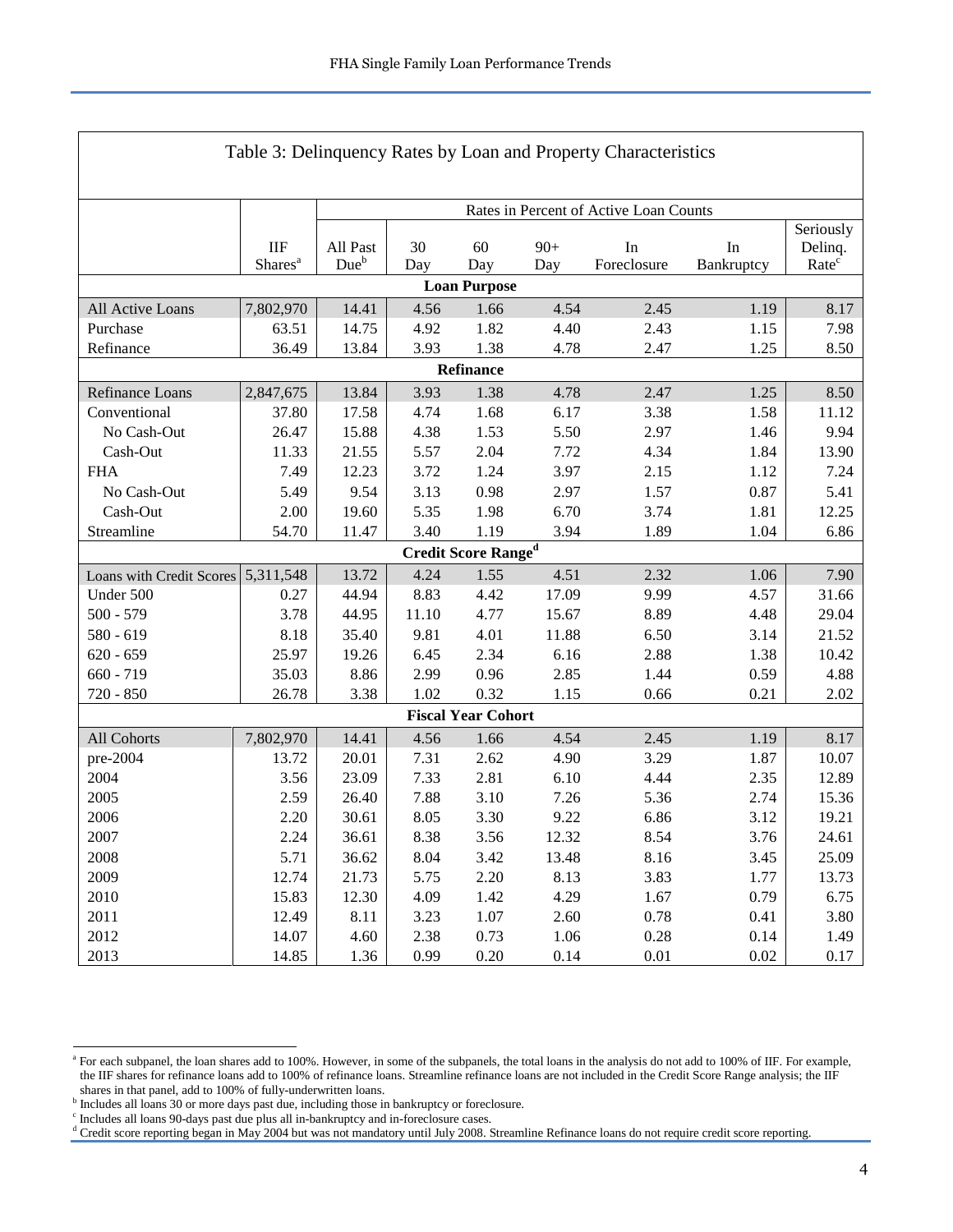| Table 3: Delinquency Rates by Loan and Property Characteristics                        |                          |                                                     |                                          |                      |       |             |            |                   |  |  |  |  |
|----------------------------------------------------------------------------------------|--------------------------|-----------------------------------------------------|------------------------------------------|----------------------|-------|-------------|------------|-------------------|--|--|--|--|
|                                                                                        |                          |                                                     |                                          |                      |       |             |            |                   |  |  |  |  |
|                                                                                        |                          | Rates in Percent of Active Loan Counts<br>Seriously |                                          |                      |       |             |            |                   |  |  |  |  |
|                                                                                        | <b>IIF</b>               | All Past                                            | 30<br>60<br>$90+$<br>In<br>In<br>Delinq. |                      |       |             |            |                   |  |  |  |  |
|                                                                                        | Shares <sup>a</sup>      | Due <sup>b</sup>                                    | Day                                      | Day                  | Day   | Foreclosure | Bankruptcy | Rate <sup>c</sup> |  |  |  |  |
| <b>Loan Amount at Origination (In Thousands)</b>                                       |                          |                                                     |                                          |                      |       |             |            |                   |  |  |  |  |
| 14.41<br>2.45<br>All Loan Amounts<br>7,802,970<br>4.56<br>1.66<br>4.54<br>1.19<br>8.17 |                          |                                                     |                                          |                      |       |             |            |                   |  |  |  |  |
| Below \$50                                                                             | 4.51                     | 15.26                                               | 6.33                                     | 2.06                 | 3.15  | 2.49        | 1.22       | 6.86              |  |  |  |  |
| $$50 - 99$                                                                             | 26.33                    | 15.99                                               | 5.73                                     | 2.03                 | 3.97  | 2.81        | 1.42       | 8.20              |  |  |  |  |
| $$100 - 149$                                                                           | 29.24                    | 14.83                                               | 4.72                                     | 1.76                 | 4.47  | 2.51        | 1.34       | 8.32              |  |  |  |  |
| $$150 - 199$                                                                           | 18.70                    | 13.50                                               | 3.91                                     | 1.44                 | 4.77  | 2.26        | 1.09       | 8.12              |  |  |  |  |
| $$200 - 249$                                                                           | 9.83                     | 12.74                                               | 3.33                                     | 1.25                 | 5.09  | 2.17        | 0.88       | 8.14              |  |  |  |  |
| $$250 - 399$                                                                           | 9.40                     | 12.89                                               | 3.03                                     | 1.16                 | 5.87  | 2.09        | 0.71       | 8.68              |  |  |  |  |
| $$400 - 499$                                                                           | 1.17                     | 10.93                                               | 2.39                                     | 0.96                 | 5.50  | 1.68        | 0.39       | 7.57              |  |  |  |  |
| \$500 and above                                                                        | 0.82                     | 7.88                                                | 1.55                                     | 0.66                 | 4.08  | 1.28        | 0.30       | 5.66              |  |  |  |  |
|                                                                                        |                          |                                                     |                                          | <b>Property Type</b> |       |             |            |                   |  |  |  |  |
| All Property Types                                                                     | 7,802,970                | 14.41                                               | 4.56                                     | 1.66                 | 4.54  | 2.45        | 1.19       | 8.17              |  |  |  |  |
| Detached                                                                               | 85.90                    | 14.14                                               | 4.60                                     | 1.66                 | 4.39  | 2.26        | 1.20       | 7.85              |  |  |  |  |
| Manufactured Housing                                                                   | 3.13                     | 23.15                                               | 6.24                                     | 2.42                 | 6.49  | 5.92        | 2.06       | 14.47             |  |  |  |  |
| $2 - 4$ Units                                                                          | 1.77                     | 17.38                                               | 3.77                                     | 1.49                 | 6.77  | 4.49        | 0.85       | 12.10             |  |  |  |  |
| Condo                                                                                  | 4.64                     | 10.79                                               | 2.69                                     | 1.01                 | 3.86  | 2.48        | 0.74       | 7.07              |  |  |  |  |
| Townhouse                                                                              | 4.57                     | 16.05                                               | 4.72                                     | 1.83                 | 5.78  | 2.74        | 0.95       | 9.47              |  |  |  |  |
|                                                                                        |                          |                                                     | <b>First-Time Homebuyer</b>              |                      |       |             |            |                   |  |  |  |  |
| All Borrowers                                                                          | 4,925,509                | 14.80                                               | 4.93                                     | 1.83                 | 4.42  | 2.45        | 1.15       | 8.02              |  |  |  |  |
| Repeat                                                                                 | 21.99                    | 11.84                                               | 4.12                                     | 1.43                 | 3.28  | 1.96        | 1.03       | 6.27              |  |  |  |  |
| First-time                                                                             | 78.01                    | 15.64                                               | 5.16                                     | 1.94                 | 4.74  | 2.58        | 1.19       | 8.51              |  |  |  |  |
|                                                                                        | <b>Seller-Funded DPA</b> |                                                     |                                          |                      |       |             |            |                   |  |  |  |  |
| All Sources of Funds                                                                   | 7,802,970                | 14.41                                               | 4.56                                     | 1.66                 | 4.54  | 2.45        | 1.19       | 8.17              |  |  |  |  |
| Non-DPA                                                                                | 95.83                    | 13.49                                               | 4.37                                     | 1.56                 | 4.24  | 2.22        | 1.06       | 7.53              |  |  |  |  |
| <b>DPA</b>                                                                             | 4.17                     | 35.68                                               | 8.92                                     | 3.89                 | 11.24 | 7.60        | 3.97       | 22.82             |  |  |  |  |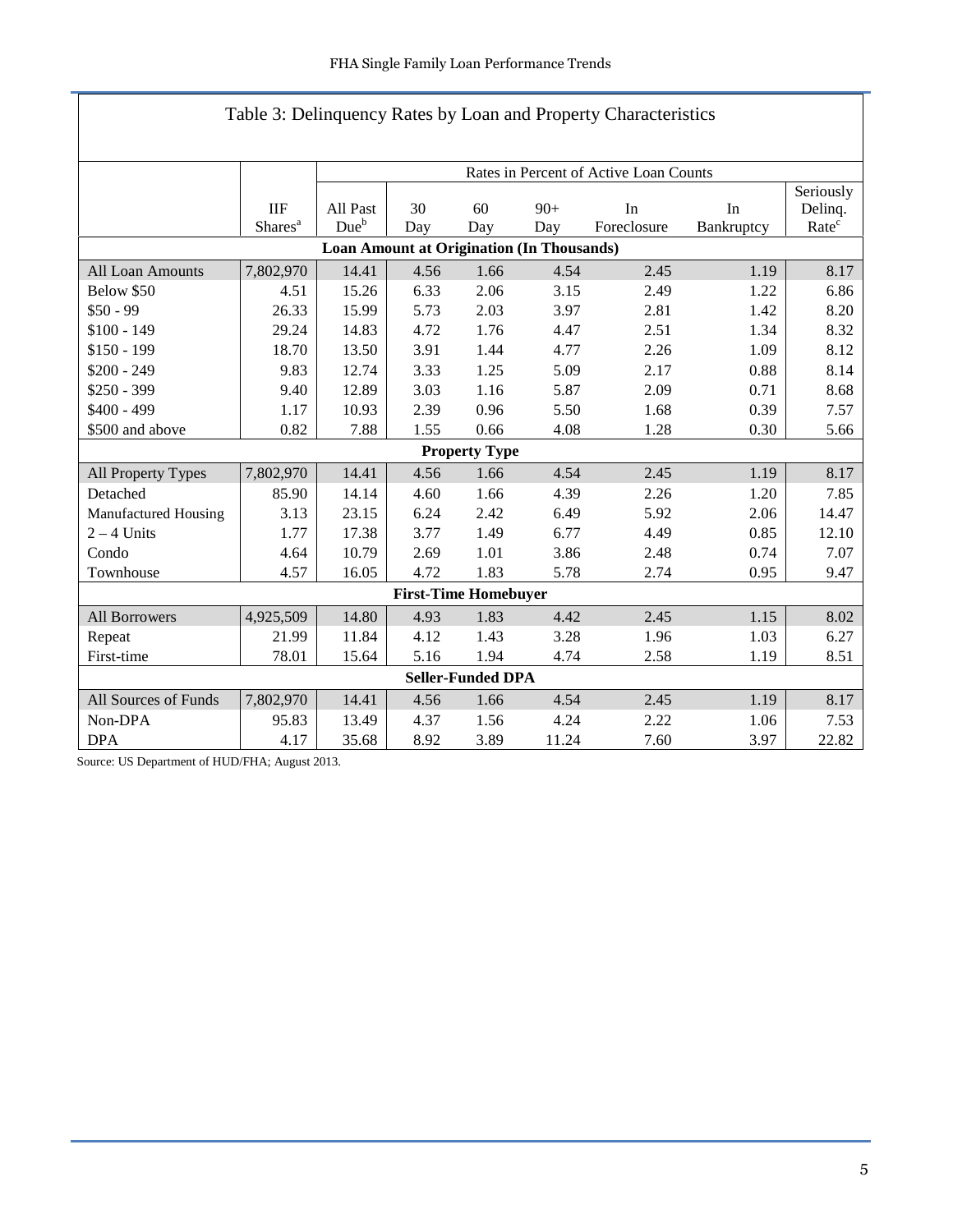<span id="page-6-0"></span>

| Table 4: REO Components of Loss by Property Disposition Month |         |         |         |         |         |         |                               |         |         |         |         |         |         |
|---------------------------------------------------------------|---------|---------|---------|---------|---------|---------|-------------------------------|---------|---------|---------|---------|---------|---------|
| June $2012 -$ June $2013$                                     |         |         |         |         |         |         |                               |         |         |         |         |         |         |
|                                                               | 2012    |         |         |         |         |         |                               |         |         |         |         |         |         |
| <b>Disposition Month</b>                                      | Jun     | May     | Apr     | Mar     | Feb     | Jan     | Dec                           | Nov     | Oct     | Sep     | Aug     | Jul     | Jun     |
|                                                               |         |         |         |         |         |         |                               |         |         |         |         |         |         |
| Claim Expenses <sup>a</sup> $(\%)$                            | 8.13    | 8.85    | 9.26    | 9.83    | 10.35   | 10.68   | 10.76                         | 11.11   | 10.77   | 10.79   | 10.88   | 11.01   | 11.54   |
| Holding Costs <sup>b</sup> (%)                                | 5.02    | 5.51    | 5.66    | 5.83    | 5.90    | 5.94    | 6.00                          | 6.01    | 5.99    | 5.94    | 5.83    | 5.65    | 5.64    |
| Loss on Collateral <sup>c</sup> $(\%)$                        | 37.29   | 38.43   | 39.50   | 40.75   | 41.91   | 42.69   | 42.95                         | 44.12   | 44.39   | 44.65   | 45.53   | 45.75   | 46.59   |
| Sales Expense (%)                                             | 4.51    | 4.45    | 4.40    | 4.39    | 4.42    | 4.36    | 4.31                          | 4.29    | 4.21    | 4.17    | 4.15    | 4.11    | 4.12    |
| Program Discounts <sup>d</sup> $(\%)$                         | 0.41    | 0.37    | 0.32    | 0.34    | 0.37    | 0.35    | 0.32                          | 0.36    | 0.34    | 0.32    | 0.33    | 0.30    | 0.36    |
| Net Loss Rate $^e$ (%)                                        | 54.89   | 57.11   | 58.64   | 60.89   | 62.66   | 63.60   | 64.11                         | 65.52   | 65.33   | 65.56   | 66.46   | 66.56   | 67.90   |
|                                                               |         |         |         |         |         |         |                               |         |         |         |         |         |         |
| Average Dollar Loss (\$)                                      | 72,200  | 74,900  | 76,700  | 78,800  | 80,200  | 82,100  | 82,800                        | 83,900  | 84,100  | 85,000  | 85,700  | 87,400  | 87,500  |
| Average Unpaid Balance (\$)                                   | 131,600 | 131,200 | 130,800 | 129,500 | 128,000 | 129,200 | 129,200                       | 128,100 | 128,800 | 129,700 | 129,000 | 131,400 | 128,900 |
|                                                               |         |         |         |         |         |         |                               |         |         |         |         |         |         |
| Number of Dispositions                                        | 9,200   | 10,100  | 10,000  | 9,900   | 8,600   | 8,900   | 8,400                         | 8,700   | 9,400   | 8,400   | 10,600  | 9,600   | 9,800   |
| Number of discounts                                           | 141     | 134     | 113     | 117     | 120     | 127     | 100                           | 114     | 103     | 87      | 123     | 120     | 113     |
| <b>Stage</b>                                                  |         |         |         |         |         |         | <b>Average Time in Months</b> |         |         |         |         |         |         |
| Delinquency <sup>1</sup>                                      | 11.70   | 11.44   | 11.13   | 10.92   | 10.73   | 10.24   | 9.42                          | 9.24    | 9.24    | 8.95    | 8.66    | 8.46    | 8.27    |
| Foreclosure <sup>g</sup>                                      | 8.46    | 8.42    | 8.32    | 8.04    | 8.00    | 8.15    | 7.97                          | 7.90    | 7.63    | 7.69    | 7.59    | 7.39    | 7.47    |
| Deed Transfer <sup>h</sup>                                    | 6.25    | 6.10    | 6.01    | 5.77    | 5.72    | 5.89    | 5.91                          | 6.23    | 6.52    | 7.17    | 7.87    | 8.66    | 9.19    |
| <b>REO</b>                                                    | 3.79    | 3.81    | 3.92    | 4.01    | 4.05    | 4.19    | 4.09                          | 4.11    | 4.04    | 3.99    | 3.88    | 3.70    | 3.53    |
| All Stages                                                    | 30.17   | 29.74   | 29.37   | 28.72   | 28.48   | 28.45   | 27.36                         | 27.47   | 27.40   | 27.77   | 27.98   | 28.19   | 28.44   |

<span id="page-6-1"></span><sup>&</sup>lt;sup>a</sup> Includes interest on principal

<sup>&</sup>lt;sup>b</sup> Management, maintenance, repairs, administration, and security, net of rent and other income

<sup>c</sup> Value when foreclosed (UPB) minus value received in REO; does not include Streamline refinances

<span id="page-6-2"></span><sup>&</sup>lt;sup>d</sup> Rate over all dispositions; effect is greater in the cases where a discount actually is given

<sup>e</sup> [Loss or Profit divided by Unpaid Principal Balance \(UPB\). It is on average within 44 basis points of the Sum of Costs.](#page-6-1) f First missed payment to date foreclosure initiated

<span id="page-6-3"></span><sup>&</sup>lt;sup>g</sup> Initiation of foreclosure proceedings to auction date

<sup>&</sup>lt;sup>h</sup> Auction date to HUD acquisition date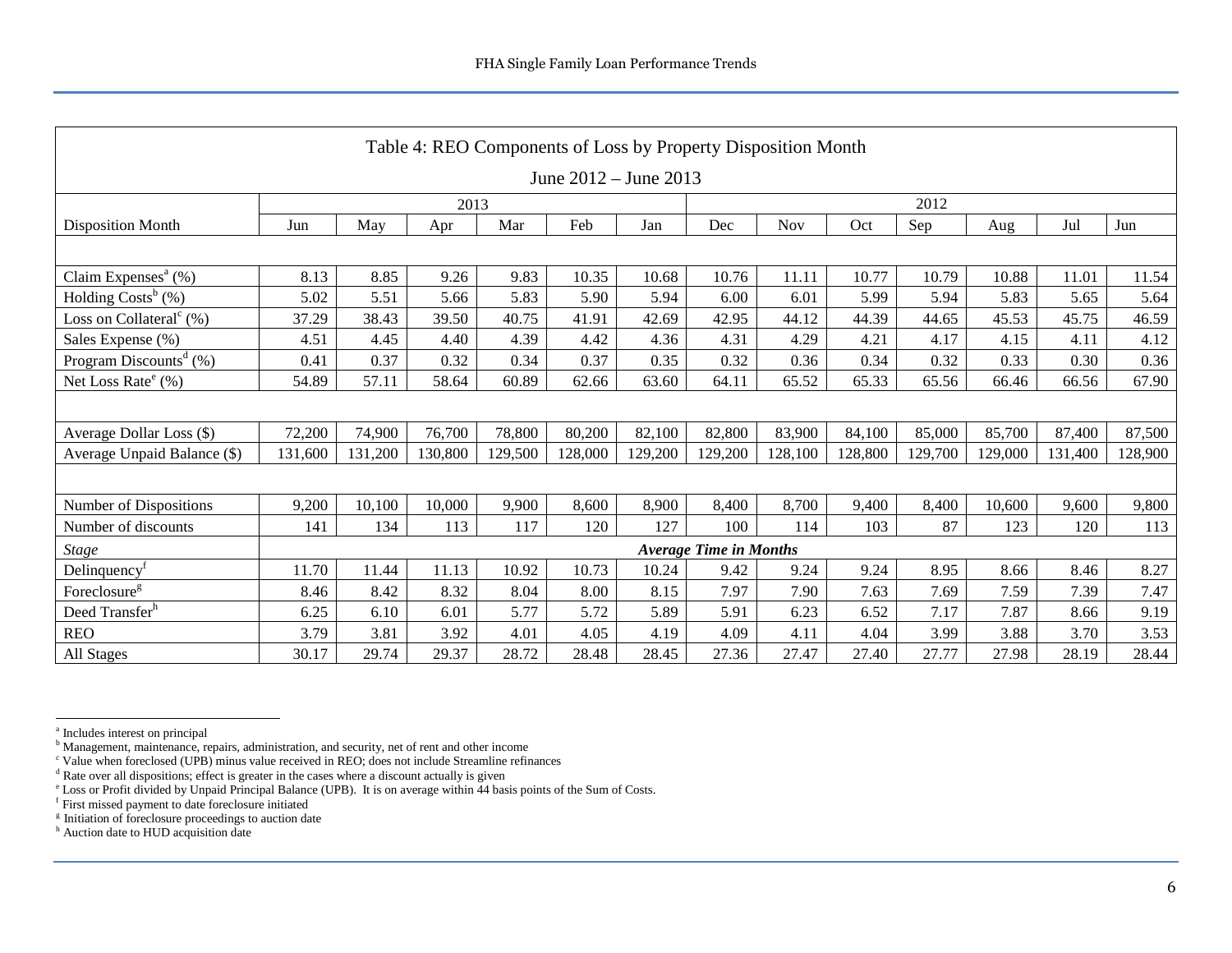

<span id="page-7-0"></span>**Figure 1: Seriously Delinquent Vintage Rate Curves by Fiscal Year (All Loans)**

FY 2009 Breakdown in to 6-Month Periods<sup>a</sup>

Source: US Department of HUD/FHA; August 2013.

<sup>&</sup>lt;sup>a</sup> The 2009 cohort is separated into two parts, representing loan originations from October through March in 2009-1 and loan originations from April through October in 2009-2.